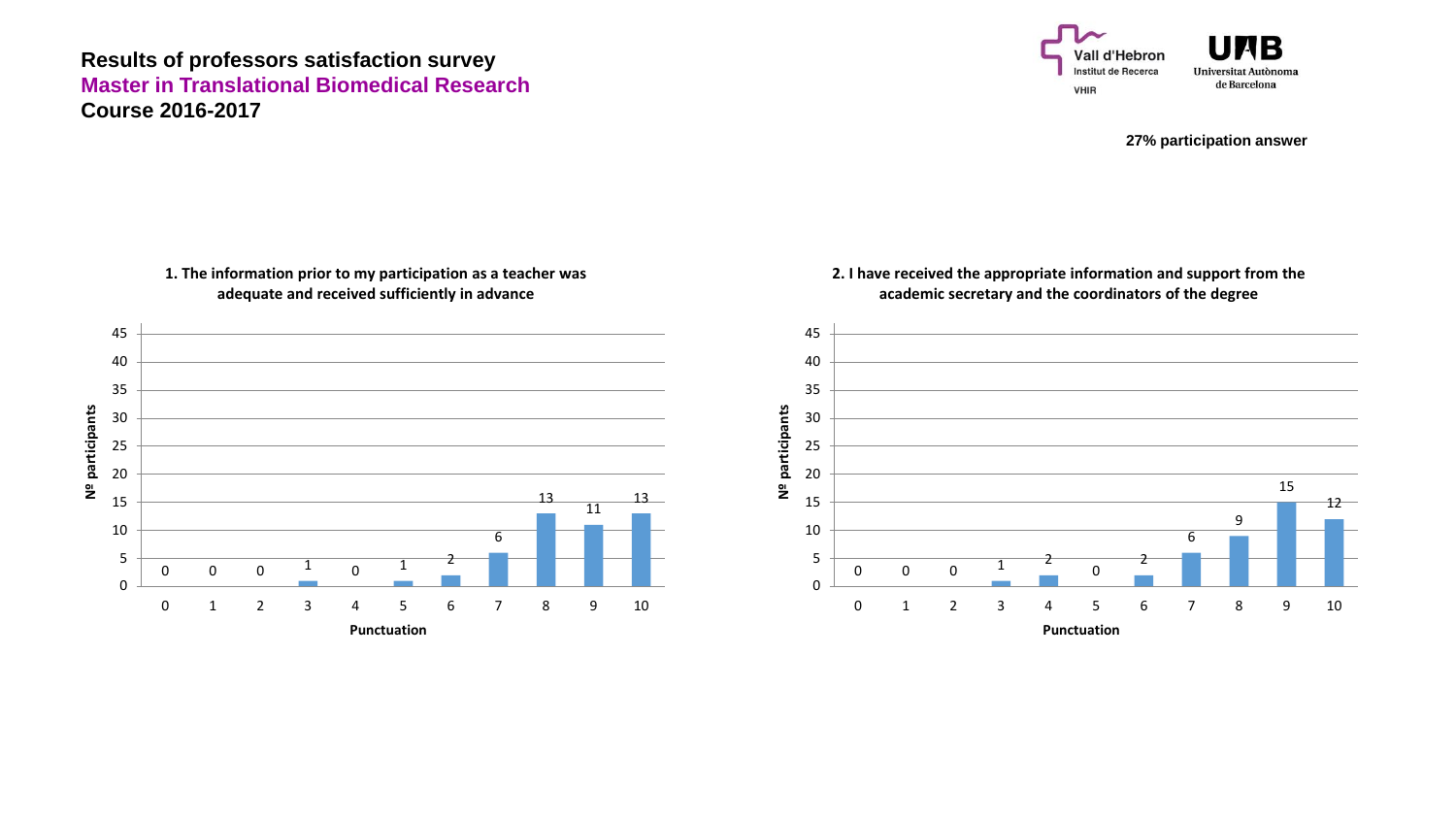

**27% participation answer**

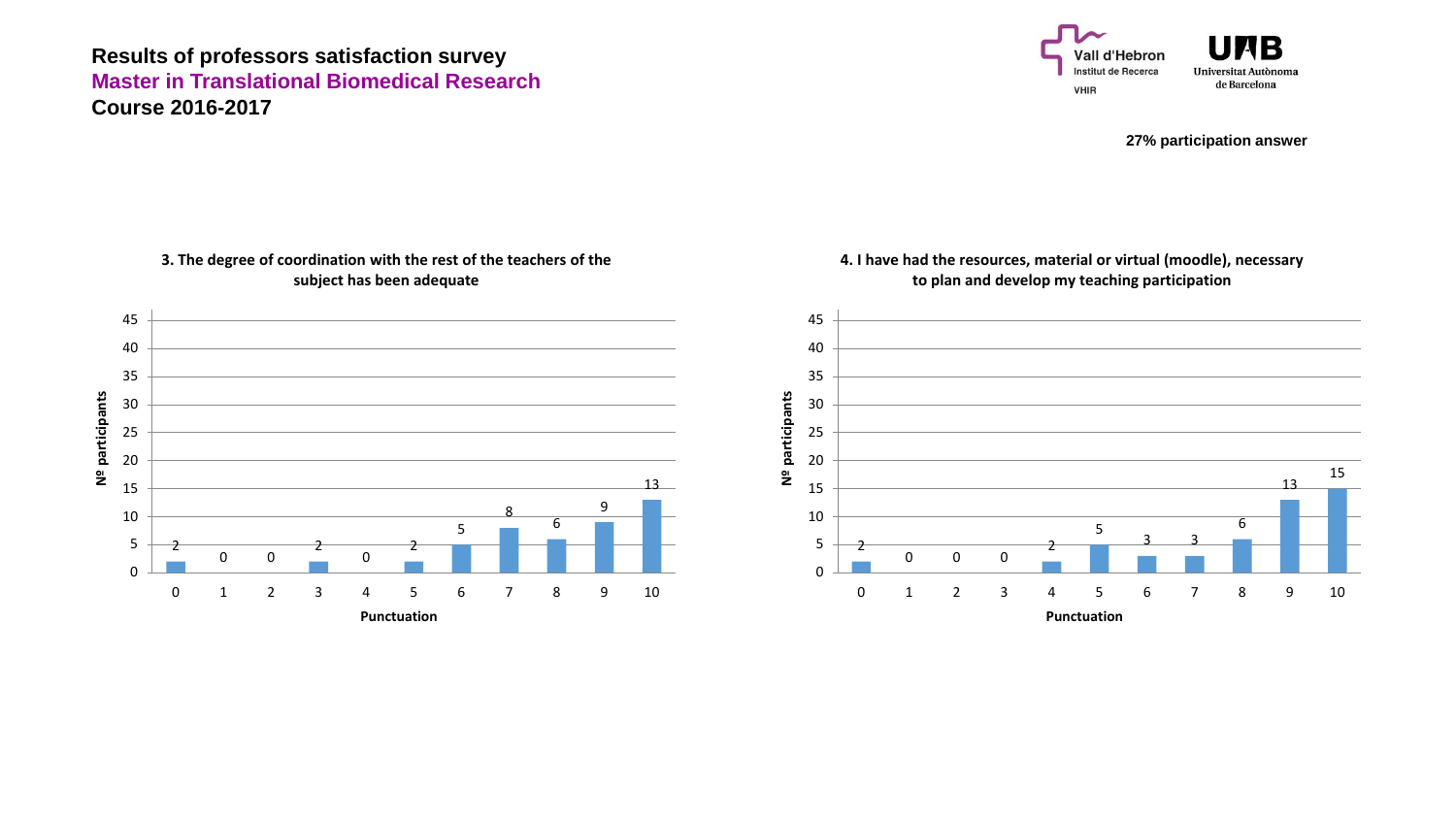

**27% participation answer**

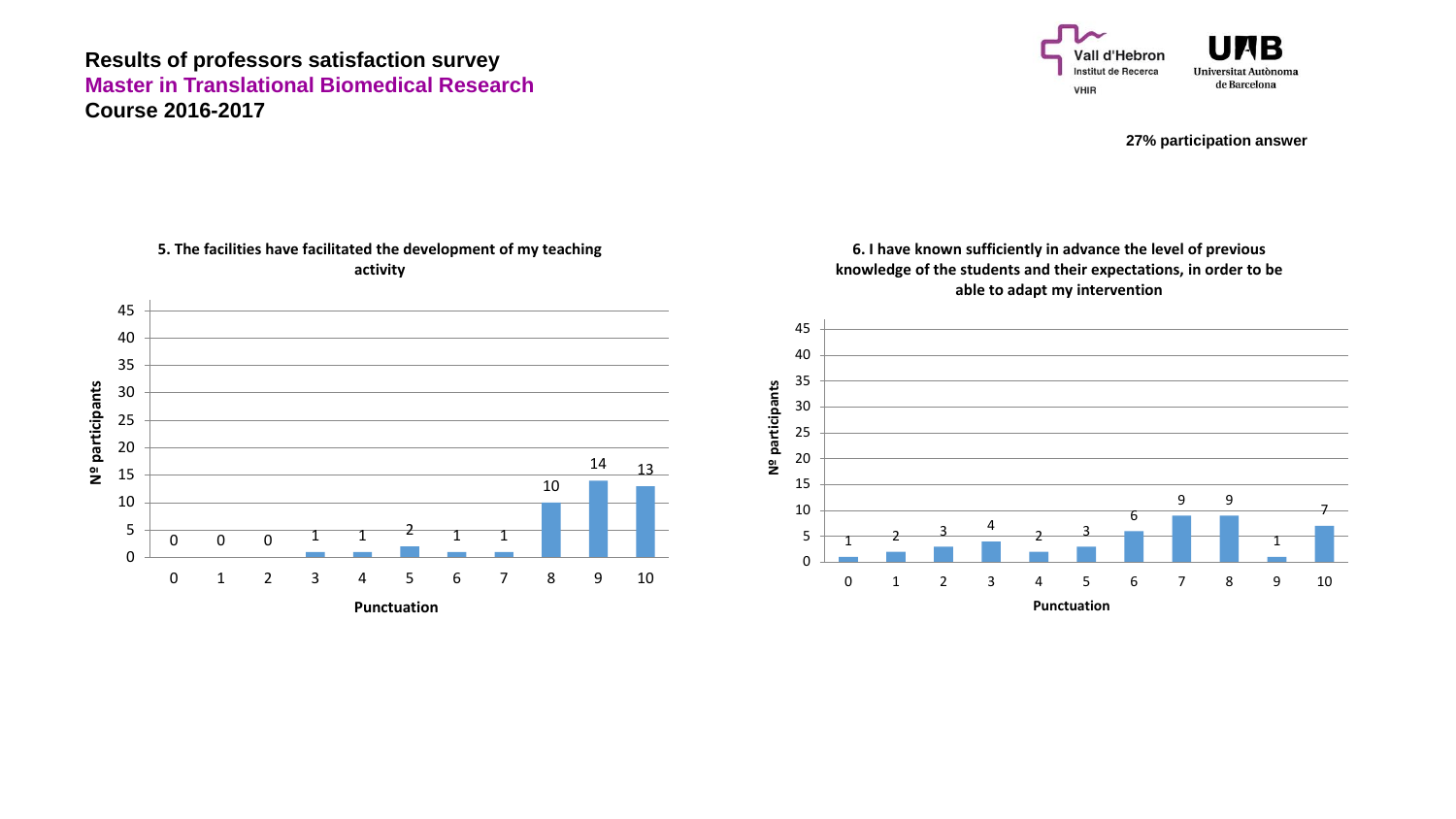

**27% participation answer**



**7. The participants adjusted to the expected profile**

**8.The number of participants was adequate**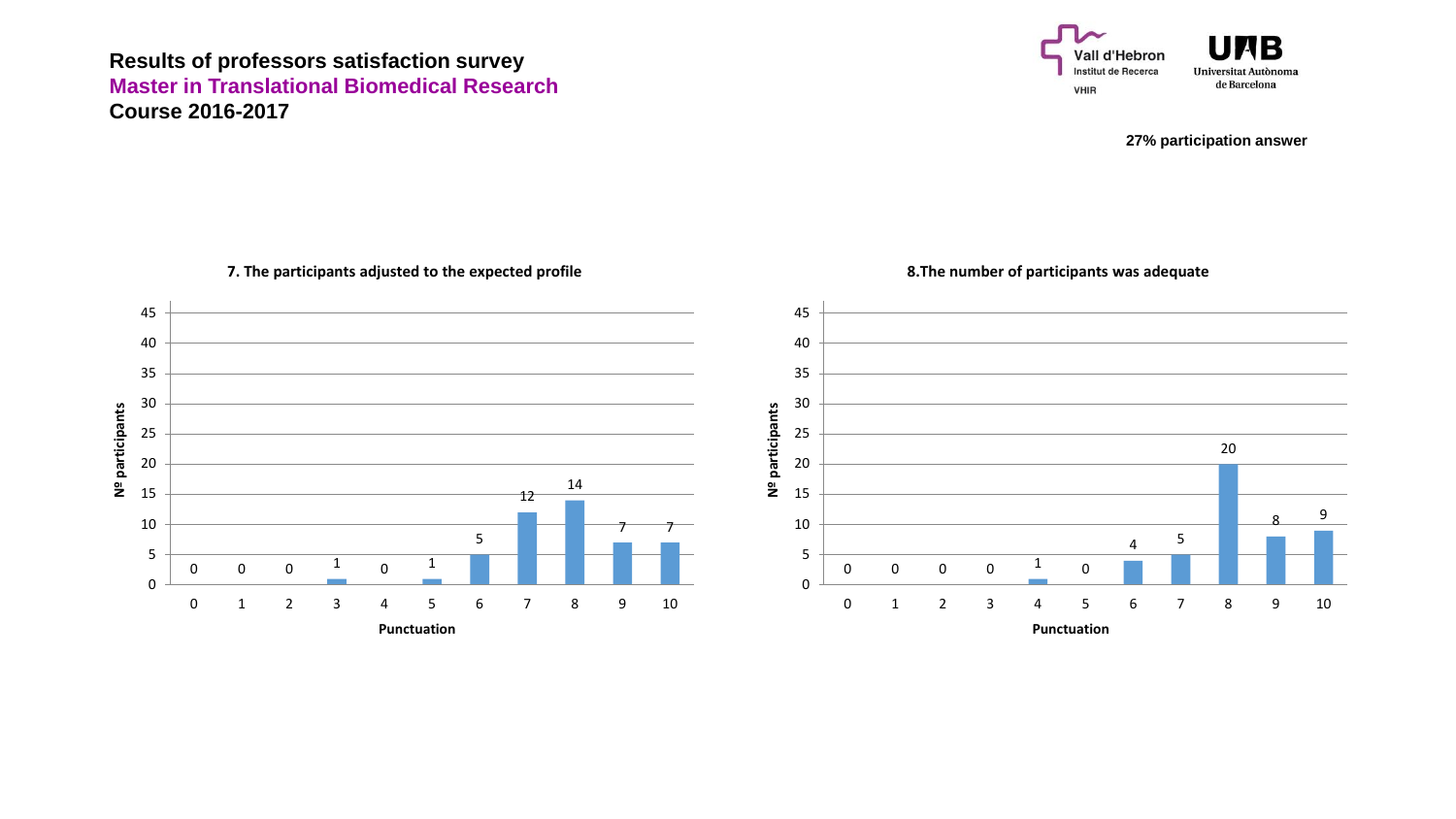

**27% participation answer**